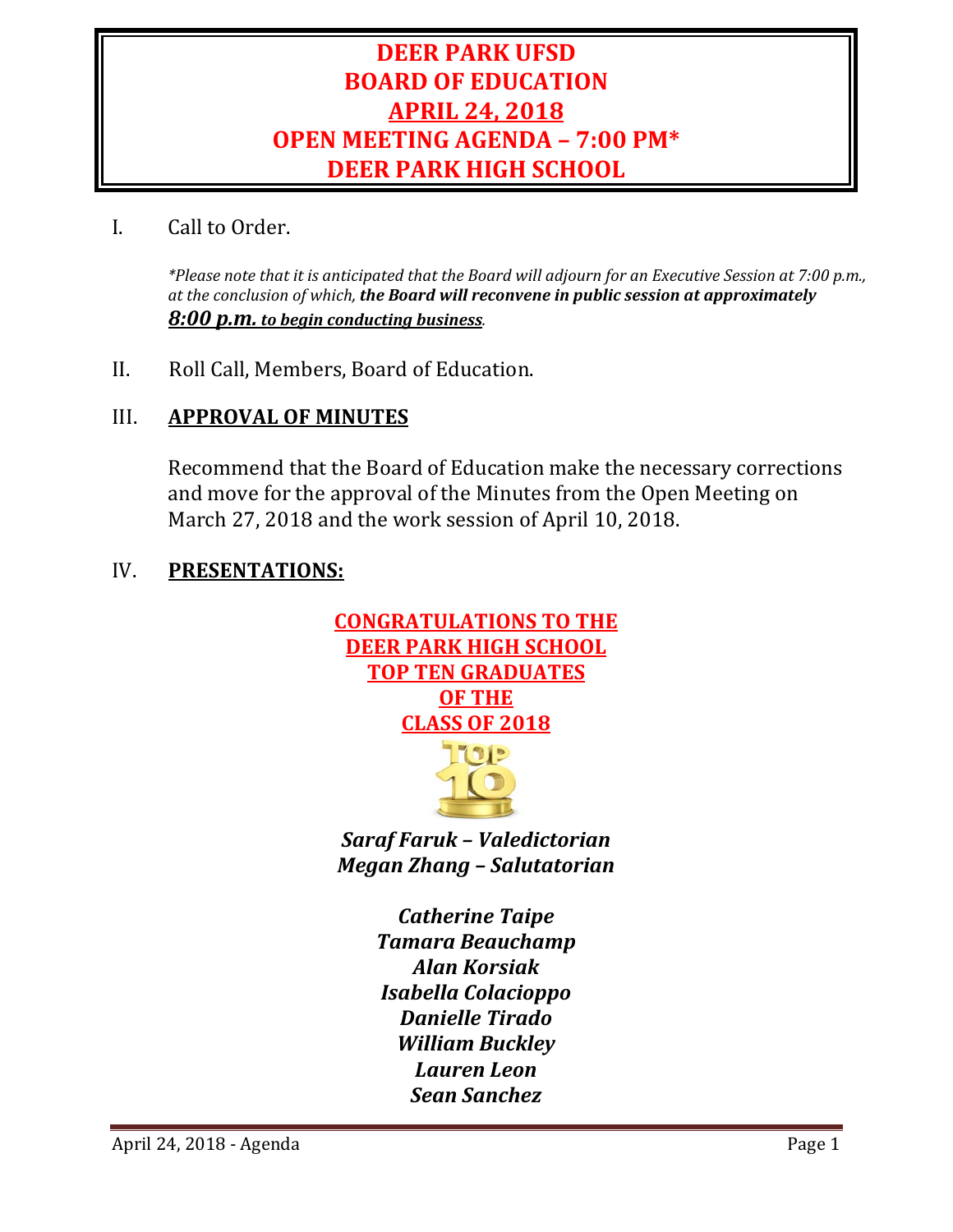## **FINE AND PERFORMING ARTS AWARDS By: Mr. Murphy – Curriculum Associate, Fine and Performing Arts**

## **NYSCAME All County Ensembles**

Alexandra Doogan Katherine Cho Megan Zhang Ginele Tanis

## **All State Symphonic Band**

Megan Zhang Nolan Maggio

#### **Long Island String Festival**

Jenna Fisk Alexandra Doogan Rebecca Fox William Buckley Danielle Petrizzo Gloria Min

#### **LIU Advanced Visions 12**

Vincenza Grippe Julianne Scrogham

## **SCALA Art Show Exhibitors**

Maya Hernandez Noah Barclift Mikaela Ponte Sophia Fasano Ronnie Horner Antonio Colon Dania Fadel Layla King Sarai Ponce Jayda Barnes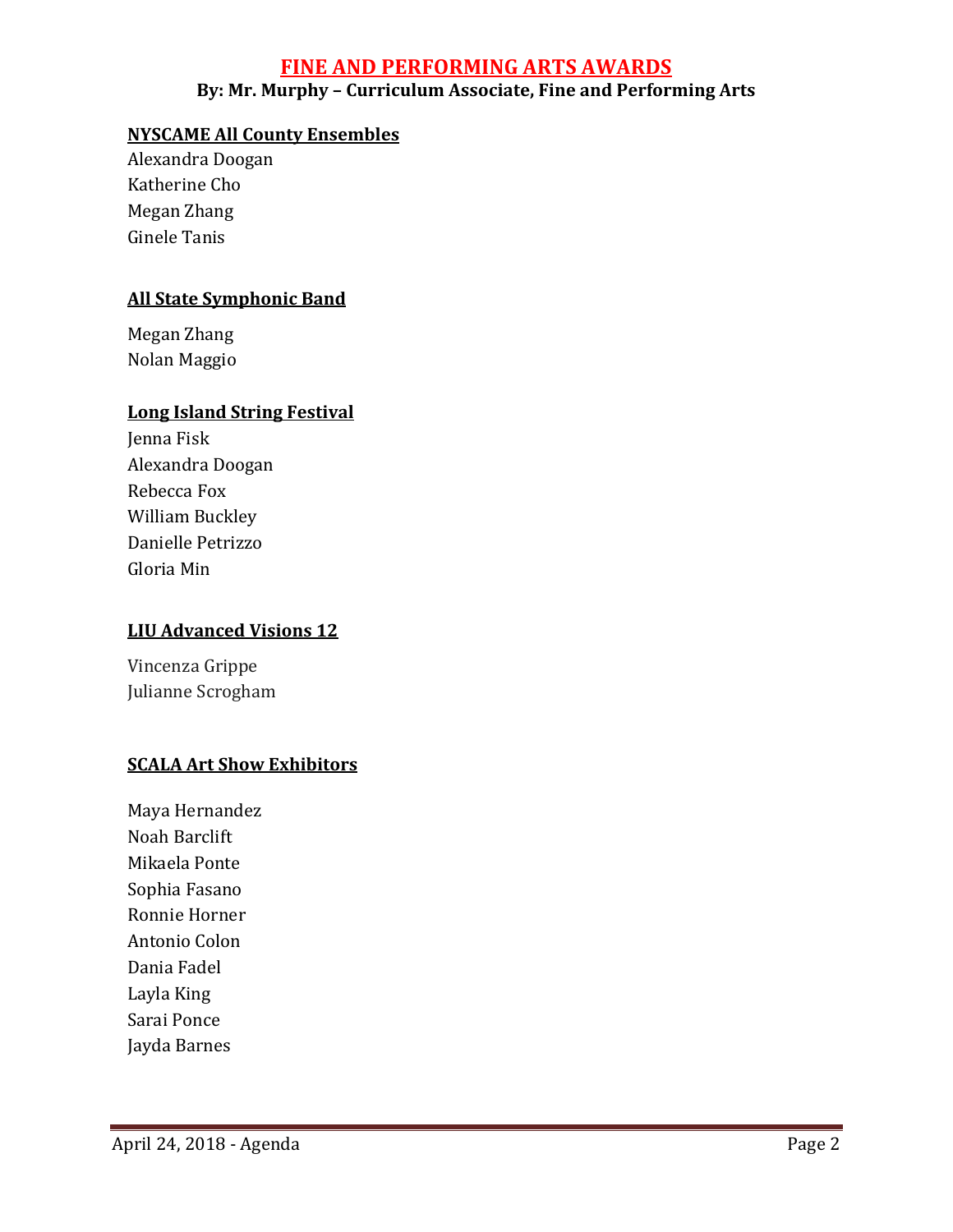Jose Iglesias Anthony Peschke William Rivera Kathy Lin Jade Griffin Taylor Gaskin-Grawford Alexia Haynes Ermilia Honore Marissa Mongelli Tasfiya Haque Sarah Naqvi Kylie McGarty Cyrus Hossain Sophia Zorakhsh

## **Colors of Long Island Art Exhibition**

| Mohammad Rauf       | Kira Vitale     |
|---------------------|-----------------|
| Camila Melgar Ayala | Nujaima Purnota |

## **SCMEA PEAK Parents \* Educators \* And \* Kids**

| Sophia Paduano  |
|-----------------|
| Eve Valentine   |
| Kaylee Nguyen   |
| Canaan Williams |
| Milan Daniels   |
|                 |

## **SCMEA All County Ensembles**

| Evan Attrino      | Julia Silva            |
|-------------------|------------------------|
| Hannah Ferguson   | Sarah Naqvi            |
| Liam Kieran       | Megan Bush             |
| Tatiana Arezzo    | Dimitra Pavlatos       |
| Stephanie Sheeler | Christina Russell      |
| Gloria Min        | Caitlyn Zabas          |
| Jayme Lipiec      | Ryder Min              |
|                   | <b>Emanual Saldino</b> |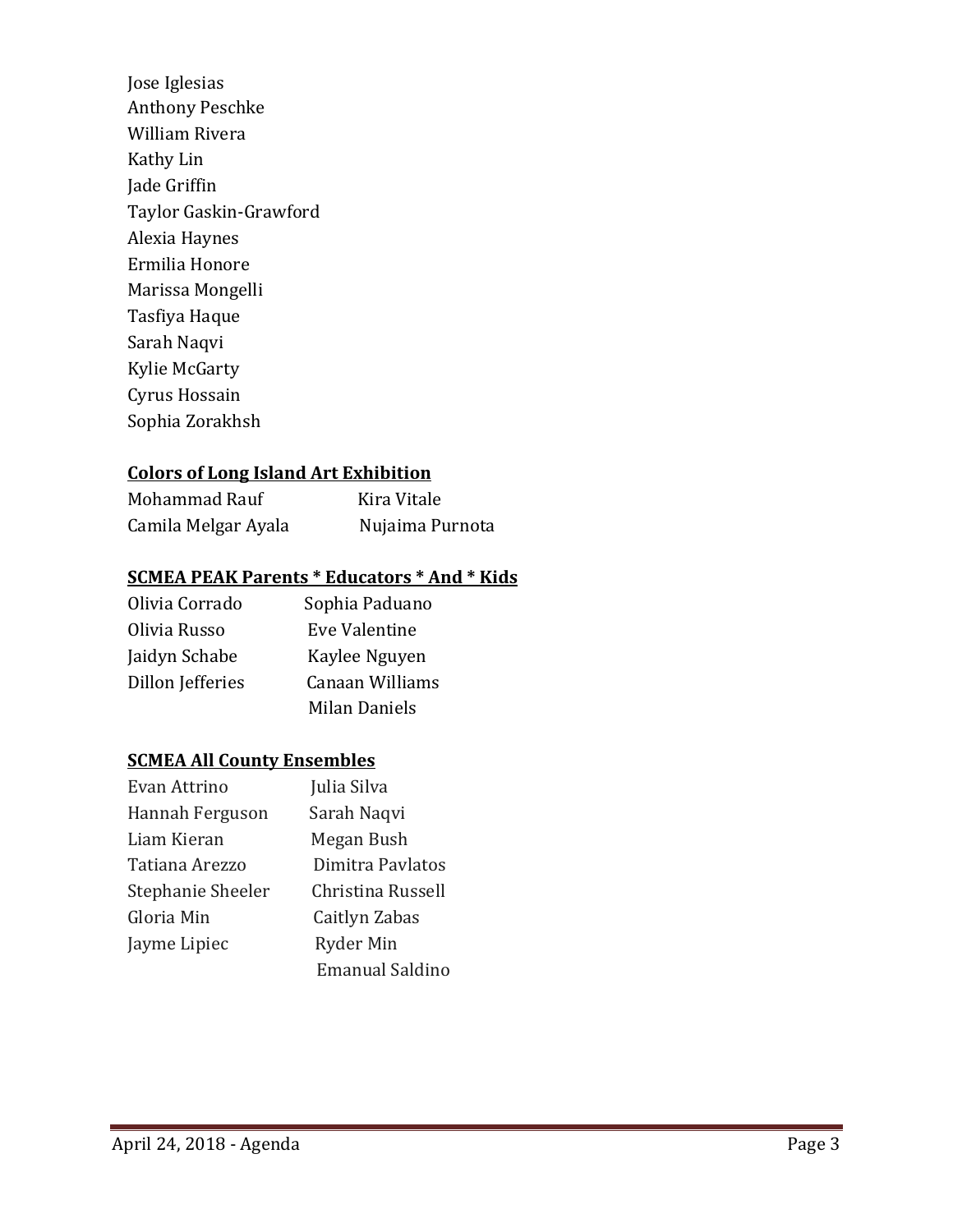#### **Art Literary High School Helpers**

Dana Laissle James Matura Louise Matura Steven Gardner Tanzina Haque Keydi Alvarenga Brianna Espanol Gregory Lazarte

## **WINTER 2017 KICKLINE TEAM 1st Place National Champions – Military Category 2nd in Nation – High School Kick Coach – Ms. Ariel Miano Coreographer – Ms. Kristin McDonough**

**~~~**

Emily Aguilar Julia Catanzano<br>
Emily Colquhoun Gabrielle Costa Emily Colquhoun<br>Ashley Dunne Ashley Dunne Lindsey Dominique<br>
Sophie Giles Britney Hogan Kimberly Lewanduski<br>Danielle Petrizzo Danielle Petrizzo Gabriella Picciocchi Desiree Salerno<br>Breanna Tedeschi Katherine Vassallo

Britney Hogan<br>Paulina LoGrande Gabrielle Ribeiro<br>Alvssa Shindel Amanda Vasile-Cozzo

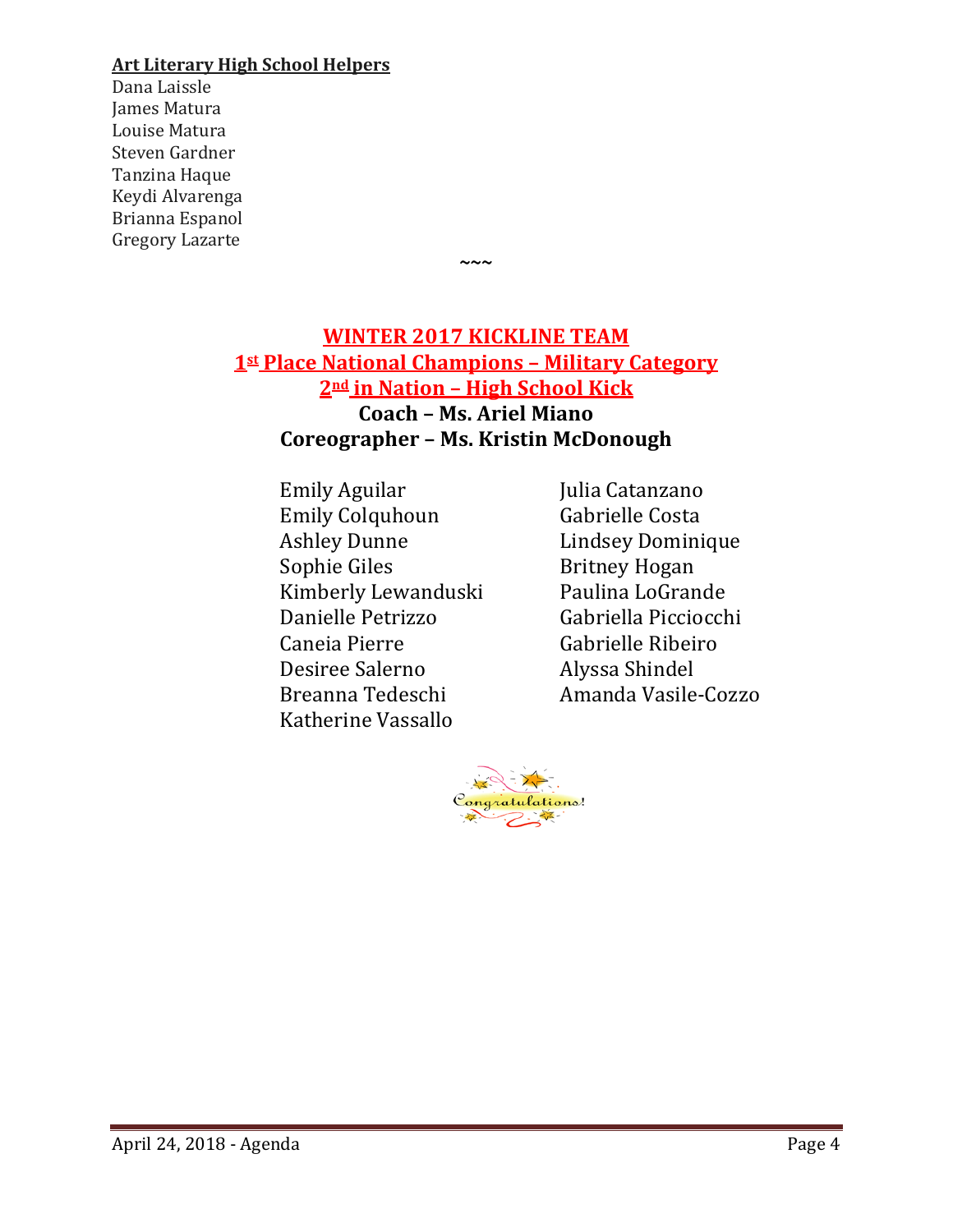# V. **NEW BUSINESS:**

## **1. 2018-2019 BOCES BUDGET VOTE AND ELECTION**

*Recommend that the Board of Education approve the following resolution:*

**RESOLVED,** that the Board of Education of the Deer Park UFSD will vote to approve the 2018-2019 Administrative budget for the Board of Cooperative Educational Services, Second Supervisory District of Suffolk County (West Suffolk BOCES) NY and,

**BE IT FURTHER RESOLVED**, that the Board of Education will support Mr. Sydney Finkelstein and Mr. Salvatore Marinello to fill two vacant seats, each for a three year term on the Western Suffolk Board of Cooperative Education Services.

#### **2. ACCEPTANCE OF MONETARY DONATION TO ATHLETICS DEPT.**

*Recommend that the Board of Education approve the following resolution:*

**RESOLVED,** that the Board of Education approve a \$300.00 donation from Cabinetry by Design, Inc., to be deposited in to the Deer Park High School Extra Classroom Fund. This money will be used for athletic supplies.

## **3. ACCEPTANCE OF DONATION OF PAPER TO THE FINE & PERFORMING ARTS DEPT.**

*Recommend that the Board of Education approve the following resolution:*

**RESOLVED**, that the Board of Education accept a donation from Mr. Robert Santopietro, of the following items to be used by the Fine and Performing Arts Department. The donation has an approximate value of \$500.00:

4 x 6 Photo Paper Plus Glossy II – 100 sheets per box, 7 boxes=700 sheets 4 x 6 Photo Paper Glossy – 50 sheets per box, 11 boxes= 550 sheets 4 x 6 Photo Paper Glossy – 100 sheets per box, 1 box = 100 sheets 5 x 7 Photo Paper Plus Glossy II – 20 sheets per box, 7 boxes = 140 sheets 8.5 x 11 Photo Paper Plus Glossy II – 20 sheets per box, 8 boxes = 160 sheets 8.5 x 11 Matte Photo Paper – 50 sheets per box, 2 boxes = 100 sheets

#### **4. FIRST READING OF POLICIES**

*Recommend that the Board of Education approve the following resolution:*

**RESOLVED,** that the Board of Education approve revisions to the below listed policies:

#1741 – Home Schooled Students #4770 – Graduation Requirements #4772 – Graduation Ceremonies #4773 – Diploma and Credential Options for Students with Disabilities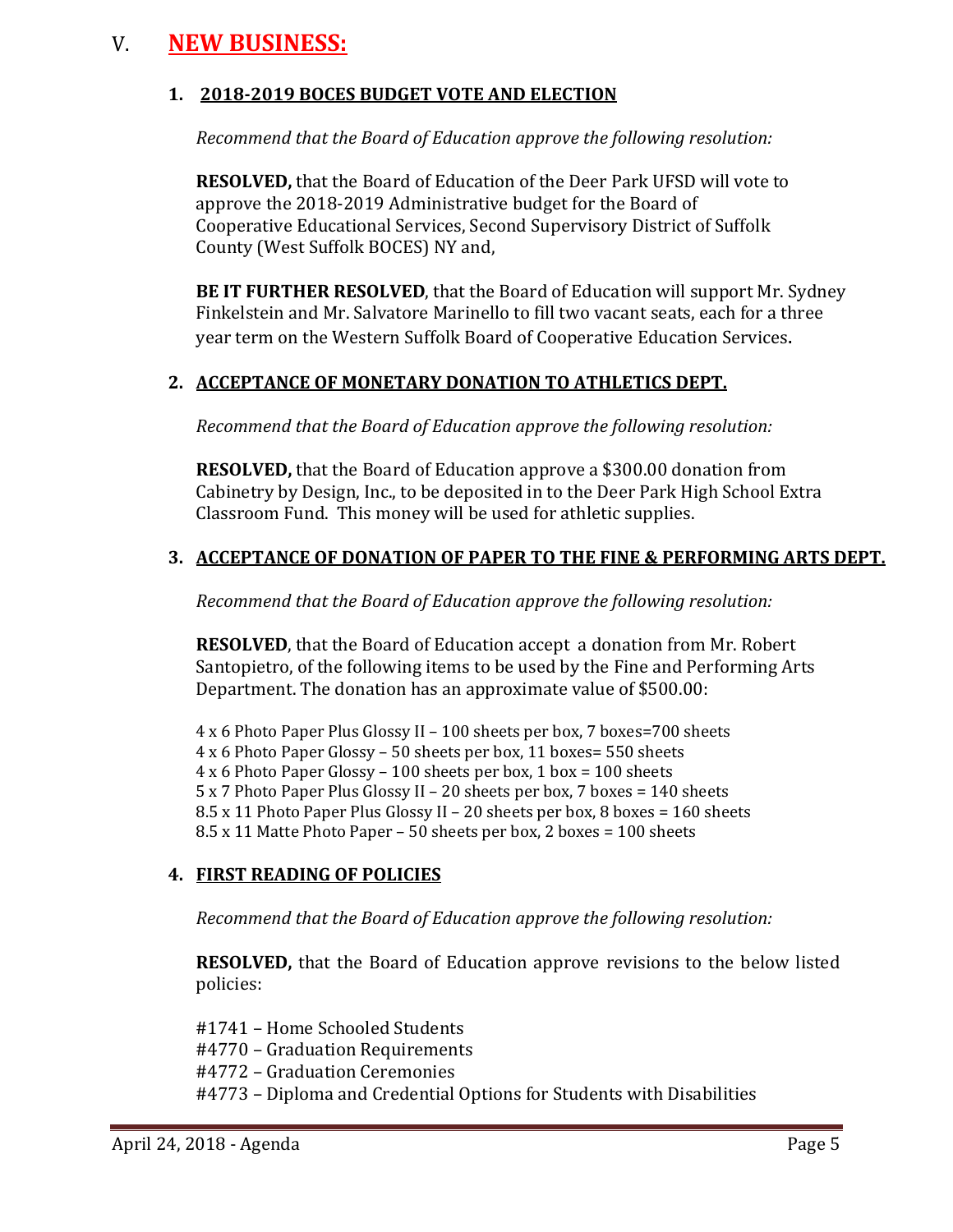## VI. **APPROVAL OF SCHEDULES**

*Recommend, that the Board of Education approve the following schedules collectively:*

**NON-INSTRUCTIONAL**

#### **SCHEDULE -- NN --APPOINTMENTS (Non-Instructional)**

**John Lema** Robert Frost Middle School<br>Position: 6 hr. Non-In 6 hr. Non-Instructional Aide  $$16.70/hr$ Salary/Step:<br>Effective  $5/15/2018$ 

#### **SCHEDULE -- NNPS --PER DIEM SUBSTITUTES (Non-Instructional)**

#### **Annette Hammel**

District Wide Substitute Clerical<br>\$12/hr Salary/Step:<br>Effective Effective 4/18/2018

## **SCHEDULE -- OO --RESIGNATIONS / RETIREMENTS / REMOVALS / TERMINATIONS (Non-Instructional)**

#### **Linda Cicalese**

District Wide Permanent Substitute Float Nurse Salary/Step: Effective 4/11/2018 Resignation. No outstanding obligation to the district.

#### **SCHEDULE -- QQ --LEAVES OF ABSENCE (Non-Instructional)**

#### **Donald Buhrmeister**

Transportation<br>Position: **Transportation Aide** Salary/Step:<br>Effective Effective 2/13/2018 - 3/29/2018 Extension of Unpaid Medical LOA (FMLA)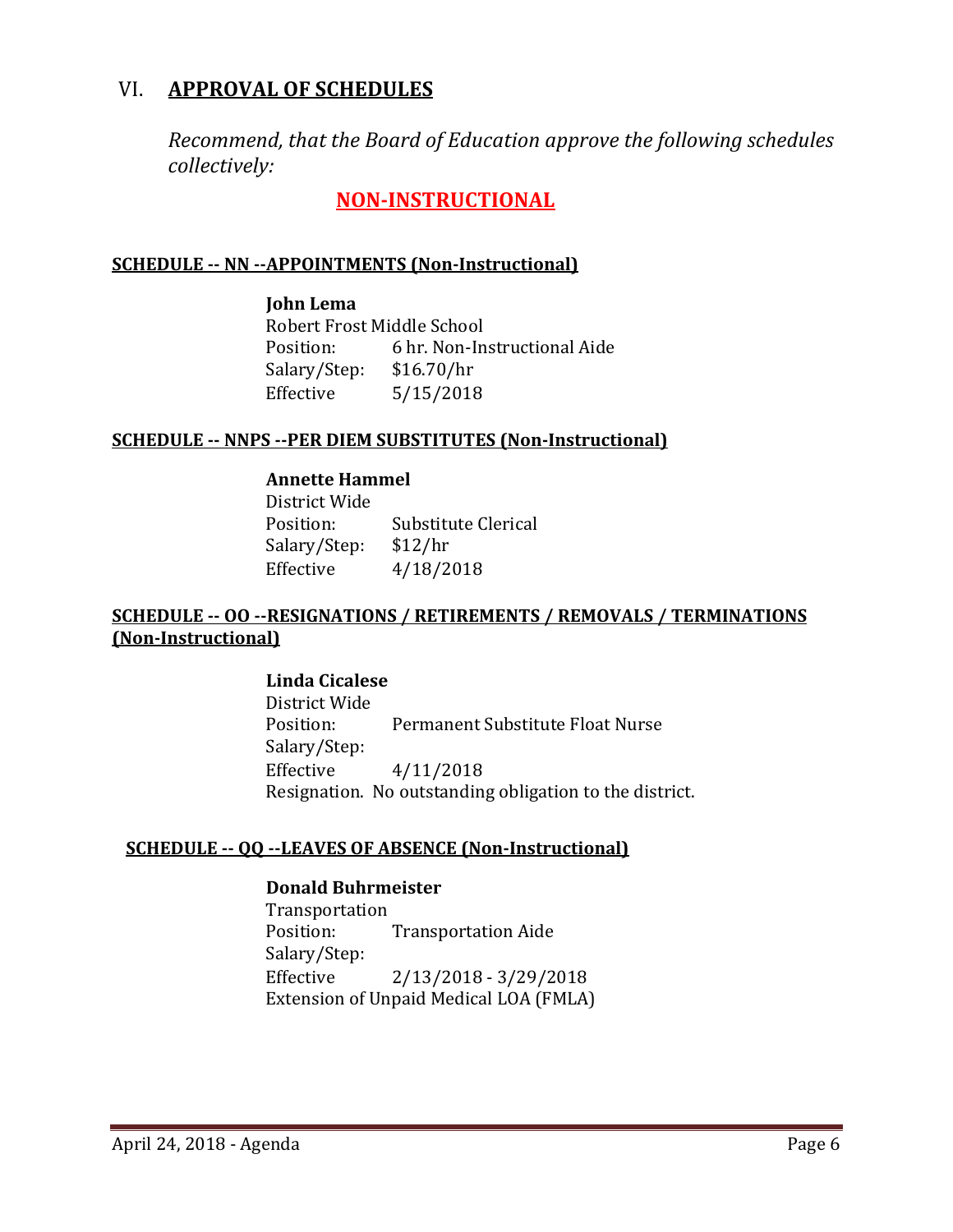#### **Glen Coleman**

John Quincy Adams School<br>Position: Night Custo Night Custodian Salary/Step:<br>Effective  $3/16/2018 - 4/27/2018$ Extension of Paid (differential) Medical LOA

#### **Jennifer DeJoseph**

May Moore School<br>Position: Nor Non-Instructional Aide Salary/Step:<br>Effective  $3/26/2018 - 3/29/2018$ Extension of Unpaid Medical LOA (FMLA)

## **Gary Fricke**

Memorial<br>Position: **Maintenance** Salary/Step:<br>Effective  $4/2/2018 - 4/30/2018$ Paid Medical LOA (FMLA)

## **Michael Fullam**

John F Kennedy Intermediate School<br>Position: Custodian Custodian Salary/Step:<br>Effective  $4/12/2018 - 4/25/2018$ Paid Medical LOA (WC)

## **Michael McEvoy**

Memorial<br>Position: Groundsman Salary/Step:<br>Effective  $4/11/2018 - 5/11/2018$ 4/11/18 Paid Medical LOA (WC) 4/12/18-5/11/18 Unpaid Medical LOA (WC)

## **Frank Piazza**

May Moore School<br>Position: Cus Custodian Salary/Step:<br>Effective Effective 3/26/2018 - 3/29/2018 Extension of Paid Medical LOA (WC)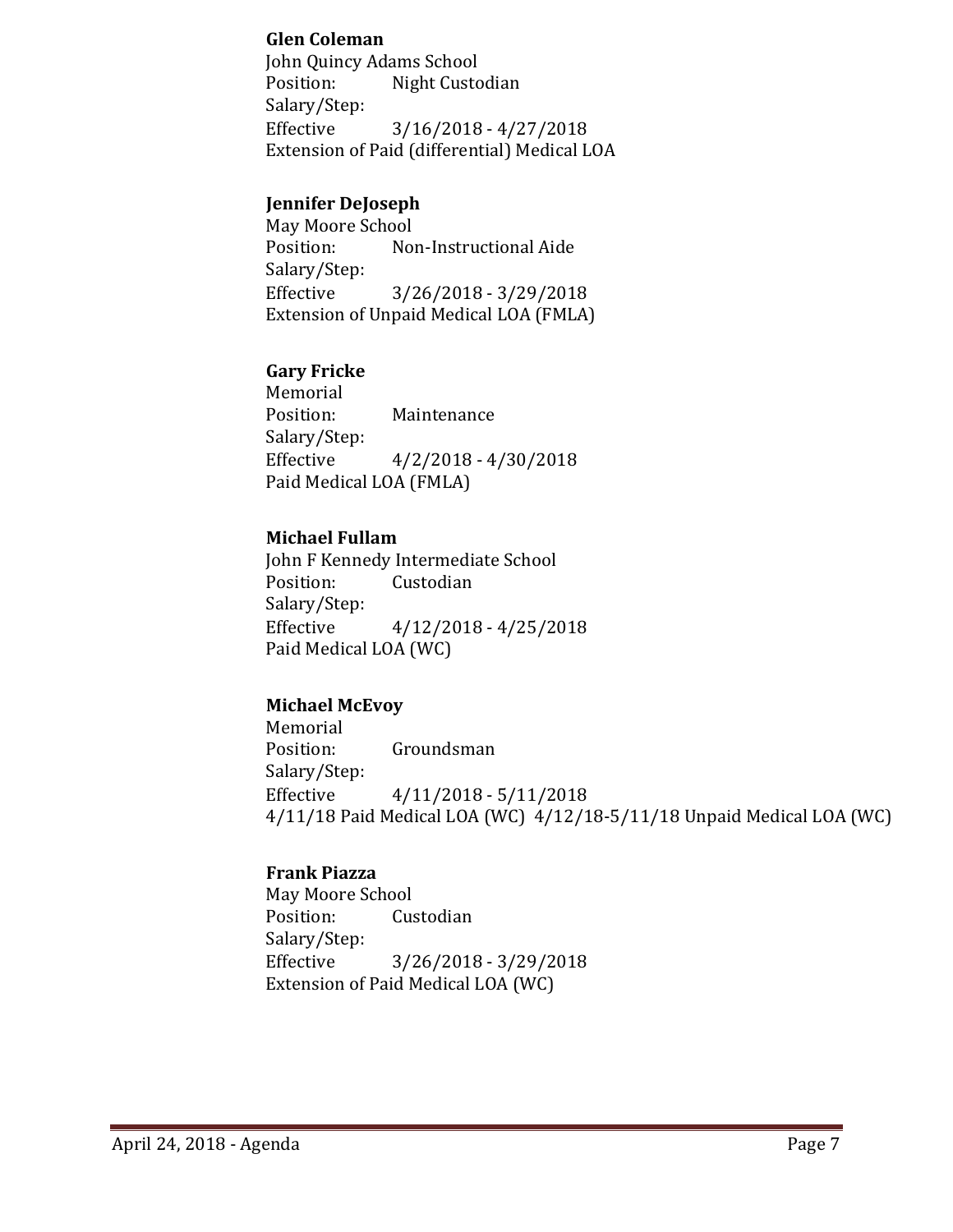#### **Liliana Rivas**

Transportation<br>Position: **Bus Driver** Salary/Step:<br>Effective  $4/12/2018 - 5/11/2018$ Unpaid Medical LOA (WC)

#### **Bunnie Smith**

Transportation **Bus Driver** Salary/Step:<br>Effective  $4/15/2018 - 5/22/2018$ Extension of Unpaid Medical LOA (WC)

## **John Warner**

Transportation **Bus Driver** Salary/Step:<br>Effective  $4/1/2018 - 5/1/2018$ Extension of Unpaid Medical LOA

## **Walter Sr. Wojnarowski**

Memorial<br>Position: Custodian/Security Salary/Step:<br>Effective  $4/23/2018 - 5/4/2018$ Paid Medical LOA (FMLA)

## **INSTRUCTIONAL**

## **SCHEDULE -- LR --LONG TERM SUBSTITUTE / LEAVE REPLACEMENT (LR) APPOINTMENTS (Instructional)**

## **Victoria Leichert**

Deer Park High School Position: Leave Replacement ELA Teacher<br>Salary/Step: \$61,524 MA/Step 1 \$61,524 MA/Step 1 Effective 3/13/2018 - 4/20/2018 (LaCova) Salary prorated at \$7,075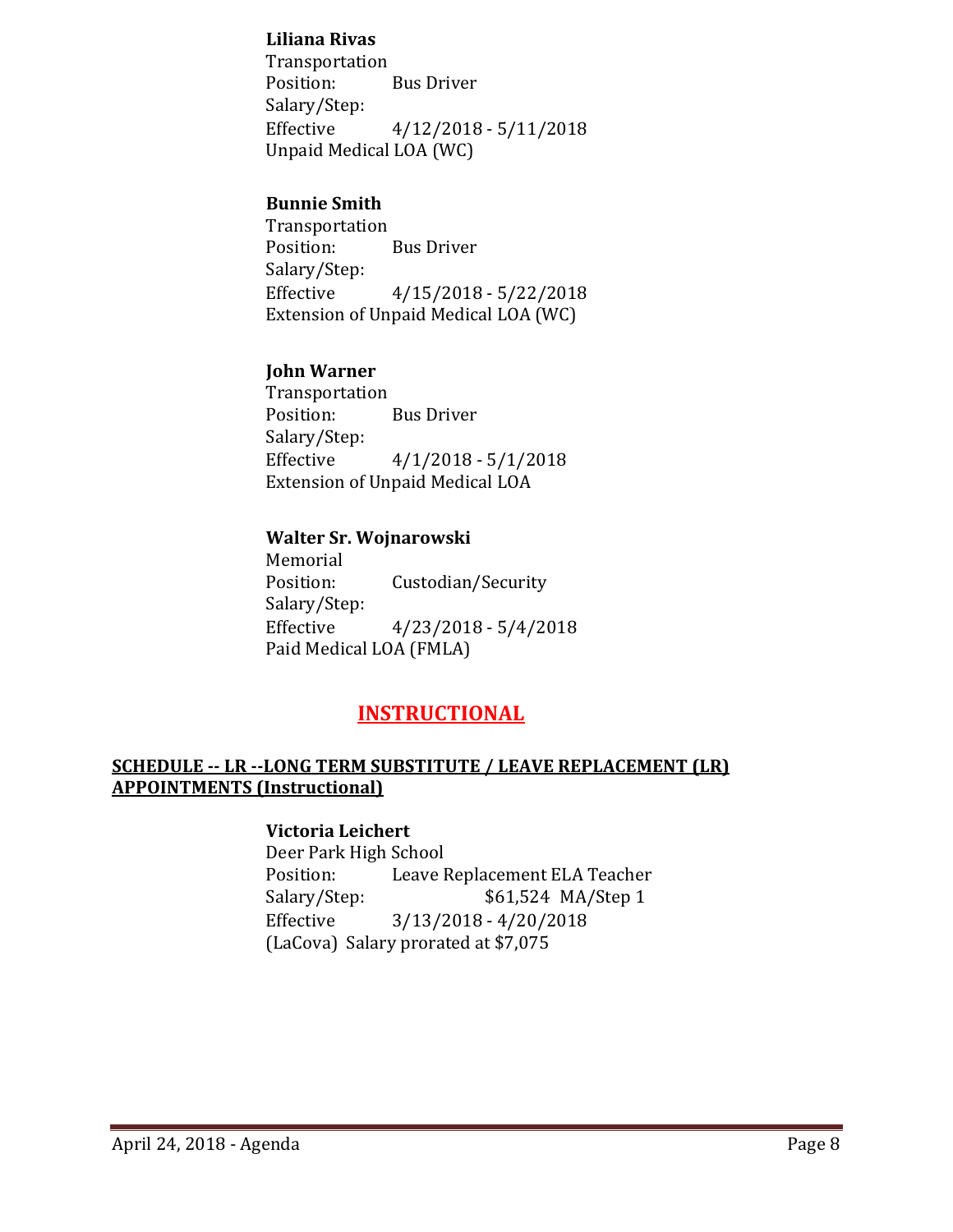#### **SCHEDULE -- NS --PERMANENT SUBSTITUTES (Instructional)**

#### **Brian Frey**

May Moore School<br>Position: Per Permanent Substitute Teacher<br>\$125/day Salary/Step:<br>Effective  $4/23/2018 - 6/30/2018$ 

## **Gina Hark**

John Quincy Adams School<br>Position: Permanent Permanent Substitute Teacher<br>\$125/day Salary/Step:<br>Effective  $4/14/2018 - 6/30/2018$ 

## **SCHEDULE -- O --RESIGNATIONS / RETIREMENTS / REMOVALS / TERMINATIONS (Instructional)**

#### **Matthew Giannelli**

Deer Park High School<br>Position: [V Boys JV Boys Basketball Head Coach Salary/Step:  $4/16/2018$ Removal; no longer coaching. No outstanding obligation to the district.

#### **Adam Hovorka**

Deer Park High School<br>Position: Asst Va Asst Varsity Football Coach Salary/Step: Effective 4/16/2018 Removal; no longer coaching. No outstanding obligation to the district.

#### **Chris Jones**

Deer Park High School<br>Position: IV Bovs **IV Boys Basketball Coach** Salary/Step: Effective 4/16/2018 Removal; no longer coaching. No outstanding obligation to the district.

#### **Kevin Kavanagh**

Robert Frost Middle School<br>Position: 7&8 Grade E 7&8 Grade Boys Lacrosse Head Coach Salary/Step:<br>Effective  $4/16/2018$ Removal; no longer coaching. No outstanding obligation to the district.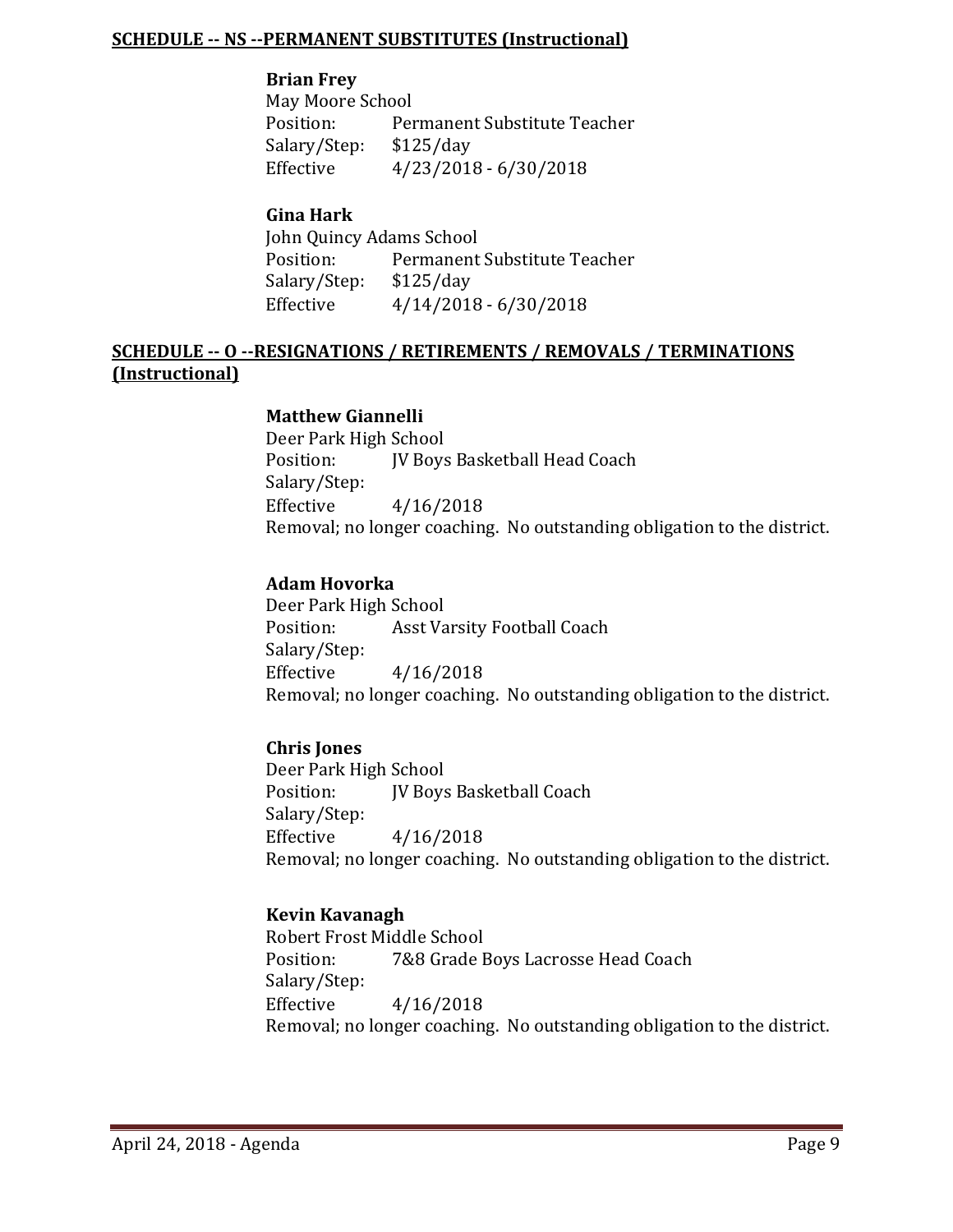#### **Kim Larson**

Robert Frost Middle School Position: Assistant Swim Coach Salary/Step: Effective 4/16/2018 Removal; no longer coaching. No outstanding obligation to the district.

#### **Meaghan Newcombe**

Deer Park High School **IV Cheerleading Coach** Salary/Step: Effective 4/16/2018 Removal; no longer coaching. No outstanding obligation to the district.

#### **Garret Noblett**

Deer Park High School Assistant Varsity Football Coach Salary/Step: Effective 4/16/2018 Removal; no longer coaching. No outstanding obligation to the district.

#### **Holly Petrone**

Deer Park High School<br>Position: Kicklin Kickline Choreographer Salary/Step: Effective 4/16/2018 Removal; no longer coaching. No outstanding obligation to the district.

#### **Thomas Scarlatos**

Deer Park High School<br>Position: Varsity Varsity Boys Soccer Asst Coach Salary/Step:  $4/16/2018$ Removal; no longer coaching. No outstanding obligation to the district.

#### **Gregory Schollmeyer**

Robert Frost Middle School<br>Position: Head Wrest Head Wrestling Coach Salary/Step: Effective 4/16/2018 Removal; no longer coaching. No outstanding obligation to the district.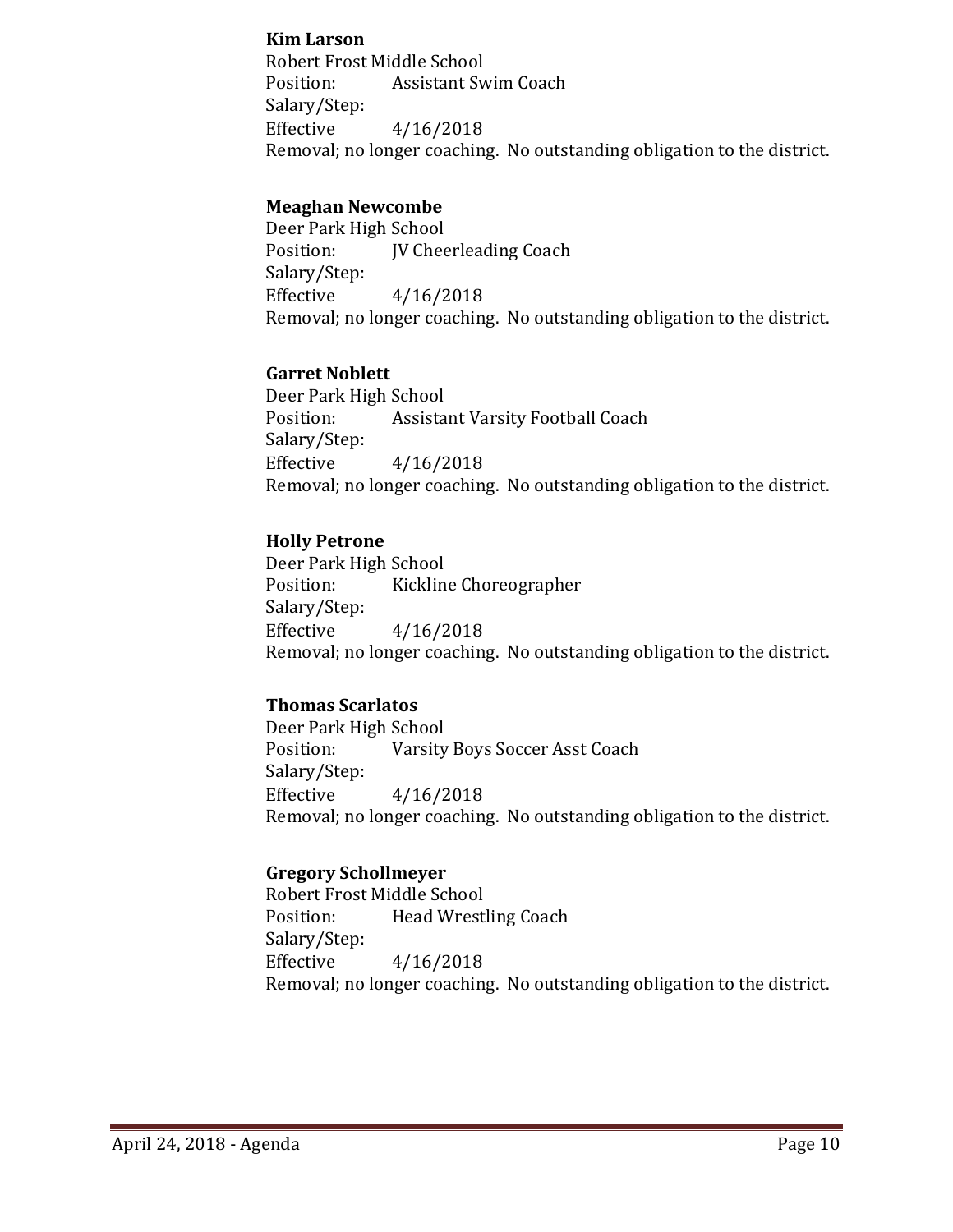#### **Nicholas Sepe**

Deer Park High School Position: Varsity Asst Wrestling Coach Salary/Step: Effective 4/16/2018 Removal; no longer coaching. No outstanding obligation to the district.

#### **Amy Serr**

Deer Park High School<br>Position: IV Head **IV Head Cheerleading Coach** Salary/Step: Effective 4/16/2018 Removal; no longer coaching. No outstanding obligation to the district.

#### **Paul Slackman**

Deer Park High School<br>Position: Boys St Boys Spring Track Asst Coach Salary/Step: Effective 4/16/2018 Removal; no longer coaching. No outstanding obligation to the district.

#### **James Spampinato**

Deer Park High School<br>Position: [V Boys JV Boys Soccer Head Coach Salary/Step: Effective 4/16/2018 Removal; no longer coaching. No outstanding obligation to the district.

#### **Kyle Thorn**

Deer Park High School<br>Position: **IV Foot JV Football Asst Coach** Salary/Step: Effective 4/16/2018 Removal; no longer coaching. No outstanding obligation to the district.

#### **SCHEDULE -- Q --LEAVES OF ABSENCE (Instructional)**

#### **Laurie Blank**

John Quincy Adams School<br>Position: Elementary **Elementary Teacher** Salary/Step:  $4/9/2018 - 5/31/2018$ Paid Medical LOA (FMLA)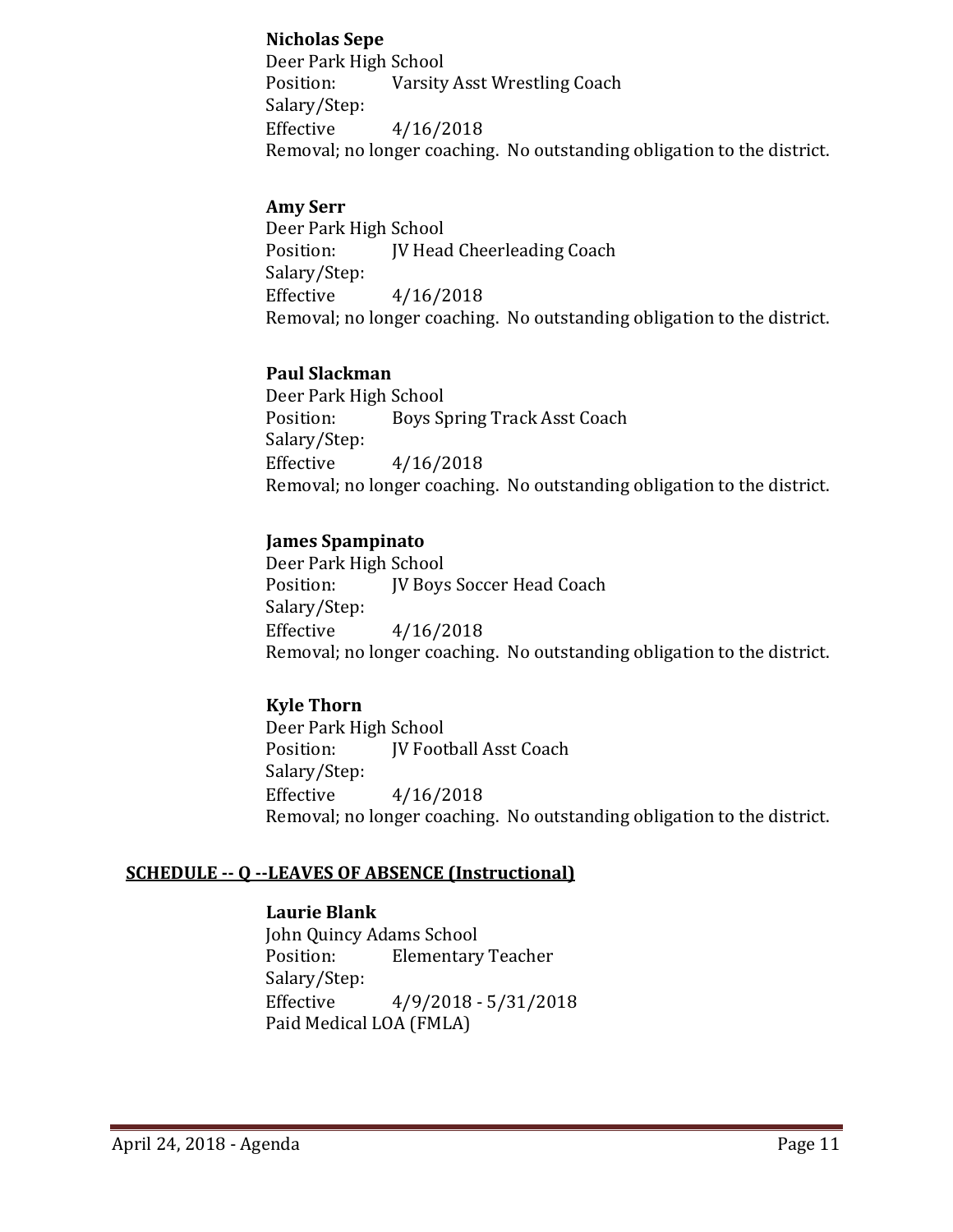#### **Cecilia Caltabellotta**

John F Kennedy Intermediate School Position: Teaching Assistant Salary/Step:<br>Effective  $3/29/2018 - 4/10/2018$ Paid Medical LOA (FMLA)

## **Brenda Klein**

Robert Frost Middle School<br>Position: Teaching As **Teaching Assistant** Salary/Step:<br>Effective Effective 3/21/2018 - 5/31/2018 Paid Medical LOA (FMLA)

## **Kathleen Layden**

John F Kennedy Intermediate School<br>Position: Teaching Assistant **Teaching Assistant** Salary/Step:  $4/24/2018 - 5/24/2018$ 4/24/18-5/4/18 Paid Medical LOA (FMLA) 5/5/18-5/24/18 Unpaid Medical LOA (FMLA)

## **Maria Loeffel**

Robert Frost Middle School<br>Position: Teaching As **Teaching Assistant** Salary/Step:<br>Effective  $3/30/2018 - 4/30/2018$ Extension of Unpaid Medical LOA (FMLA)

## **Elizabeth Rose**

May Moore School<br>Position: Spe **Special Education Teacher** Salary/Step:<br>Effective Effective 4/9/2018 - 6/30/2018 Paid Medical LOA

## **Donna Tenaglia**

John Quincy Adams School<br>Position: Teaching A **Teaching Assistant** Salary/Step:<br>Effective  $3/24/2018 - 4/20/2018$ 3/24/18-4/10/18 Paid Medical LOA (FMLA) 4/11/18-4/20/18 Unpaid Medical LOA (FMLA)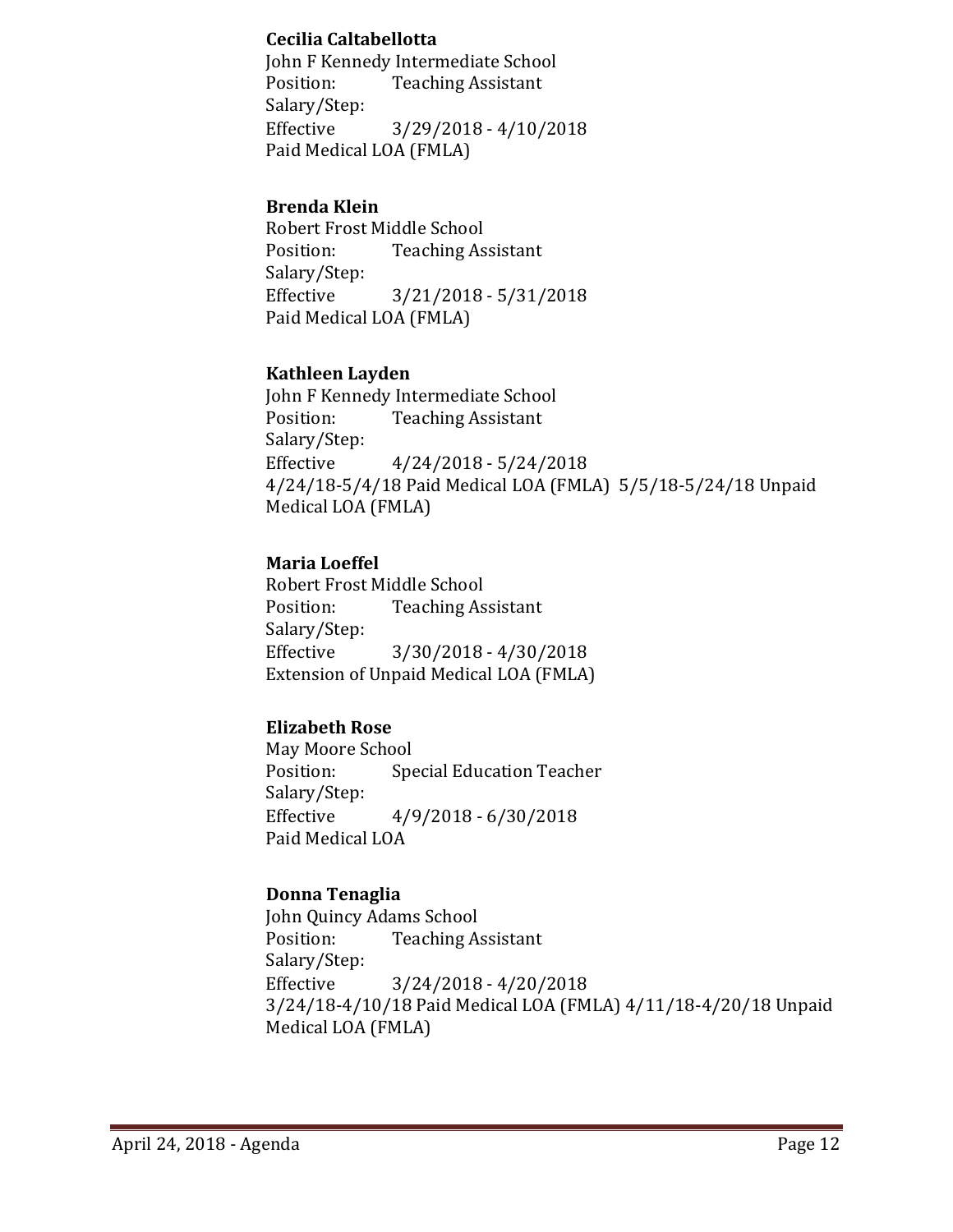## **Laura Valente**

Robert Frost Middle School Position: Special Education Teacher Salary/Step:<br>Effective Effective 9/1/2018 - 6/30/2019 Extension of Child Rearing Leave

#### **SCHEDULE -- TR --TRANSFERS (Instructional)**

**Lori Furnell** May Moore School<br>Position: Per Permanent Substitute Teacher Salary/Step:<br>Effective  $4/23/2018 - 6/22/2018$ Transfer from JFK to MM to cover for B. Rose

#### **SCHEDULE -- TTPA --TEMPORARY ASSIGNMENT (Instructional)**

#### **Jacqueline Amato**

John F Kennedy Intermediate School<br>Position: ELA AIS Afterschool 7 ELA AIS Afterschool Teacher<br>\$69.47/hr Salary/Step:<br>Effective  $3/12/2018 - 4/9/2018$ 1 hour after school

#### **Jacqueline Amato**

John F Kennedy Intermediate School<br>Position: Math AIS Afterschool Math AIS Afterschool Teacher<br>\$69.47/hr Salary/Step:<br>Effective  $4/10/2018 - 4/30/2018$ 1 hour after school

#### **Jacqueline Amato**

John F Kennedy Intermediate School<br>Position: Science AIS Afterscho Science AIS Afterschool Teacher<br>\$69.47/hr Salary/Step:<br>Effective  $5/7/2018 - 5/21/2018$ 1 hour after school

## **Heather Buksa**

John F Kennedy Intermediate School<br>Position: Substitute Science Al Substitute Science AIS Afterschool Teacher<br>\$69.47/hr Salary/Step: Effective 5/7/2018 - 5/21/2018 1 hour after school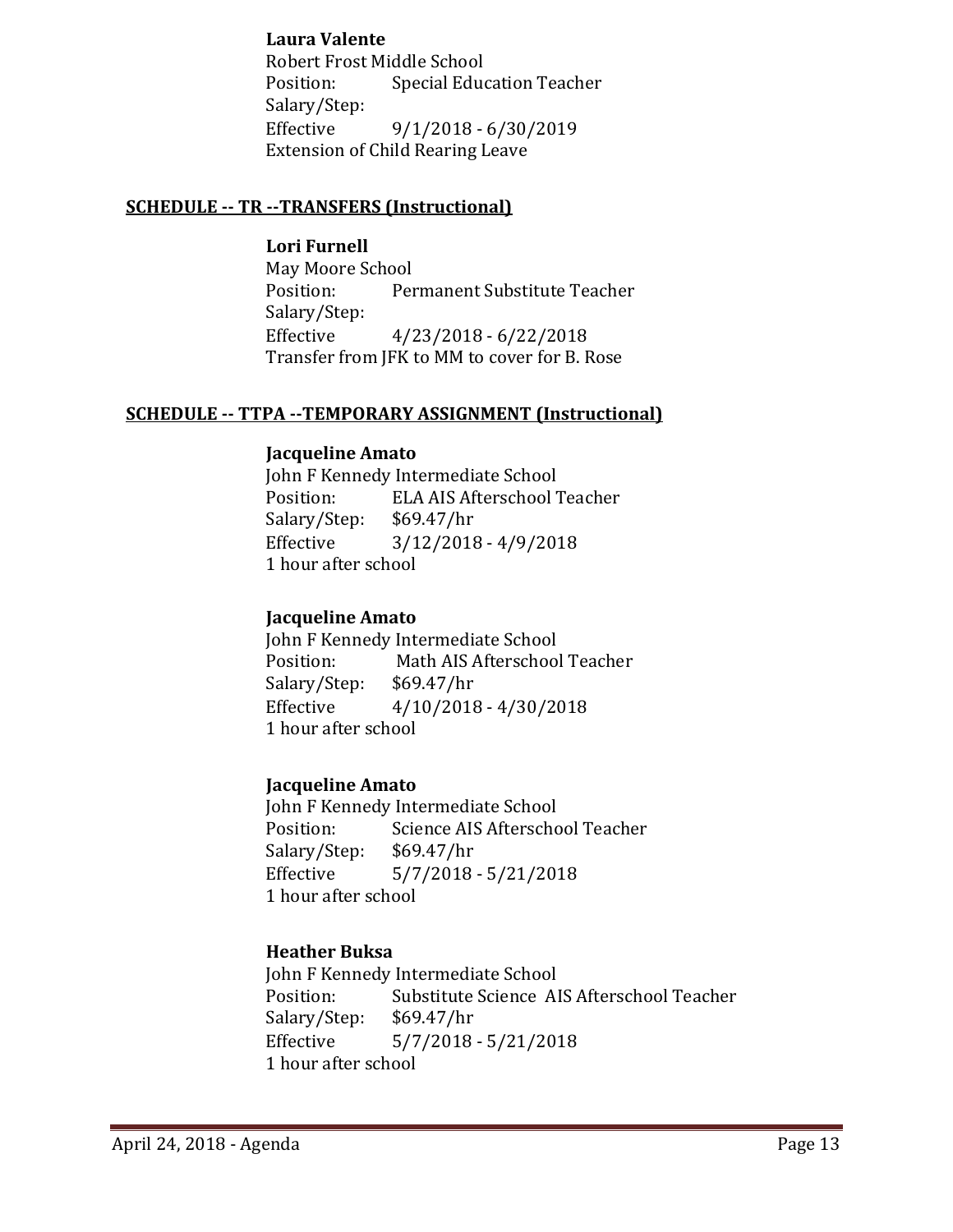#### **Helene Cotter**

John F Kennedy Intermediate School<br>Position: Substitute Science AI Substitute Science AIS Afterschool Teacher<br>\$69.47/hr Salary/Step:<br>Effective  $5/7/2018 - 5/21/2018$ 1 hour after school

#### **Michelle D'Auria**

John F Kennedy Intermediate School<br>Position: Science AIS Afterscho Science AIS Afterschool Teacher<br>\$69.47/hr Salary/Step:<br>Effective  $5/7/2018 - 5/21/2018$ 1 hour after school

## **Marie Marck**

John F Kennedy Intermediate School<br>Position: Science AIS Afterscho Science AIS Afterschool Teacher<br>\$69.47/hr Salary/Step:<br>Effective  $5/7/2018 - 5/21/2018$ 1 hour after school

## **Ann Marie Ponzio**

John F Kennedy Intermediate School<br>Position: Science AIS Afterscho Science AIS Afterschool Teacher<br>\$69.47/hr Salary/Step:<br>Effective  $5/7/2018 - 5/21/2018$ 1 hour after school

#### **Audrey Schulter**

John F Kennedy Intermediate School<br>Position: Science AIS Afterscho Science AIS Afterschool Teacher<br>\$69.47/hr Salary/Step:<br>Effective  $5/7/2018 - 5/21/2018$ 1 hour after school

## **Debbie Smith**

John F Kennedy Intermediate School<br>Position: Math AIS Afterschoo Math AIS Afterschool Teacher<br>\$69.47/hr Salary/Step:<br>Effective  $4/10/2018 - 4/30/2018$ 1 hour after school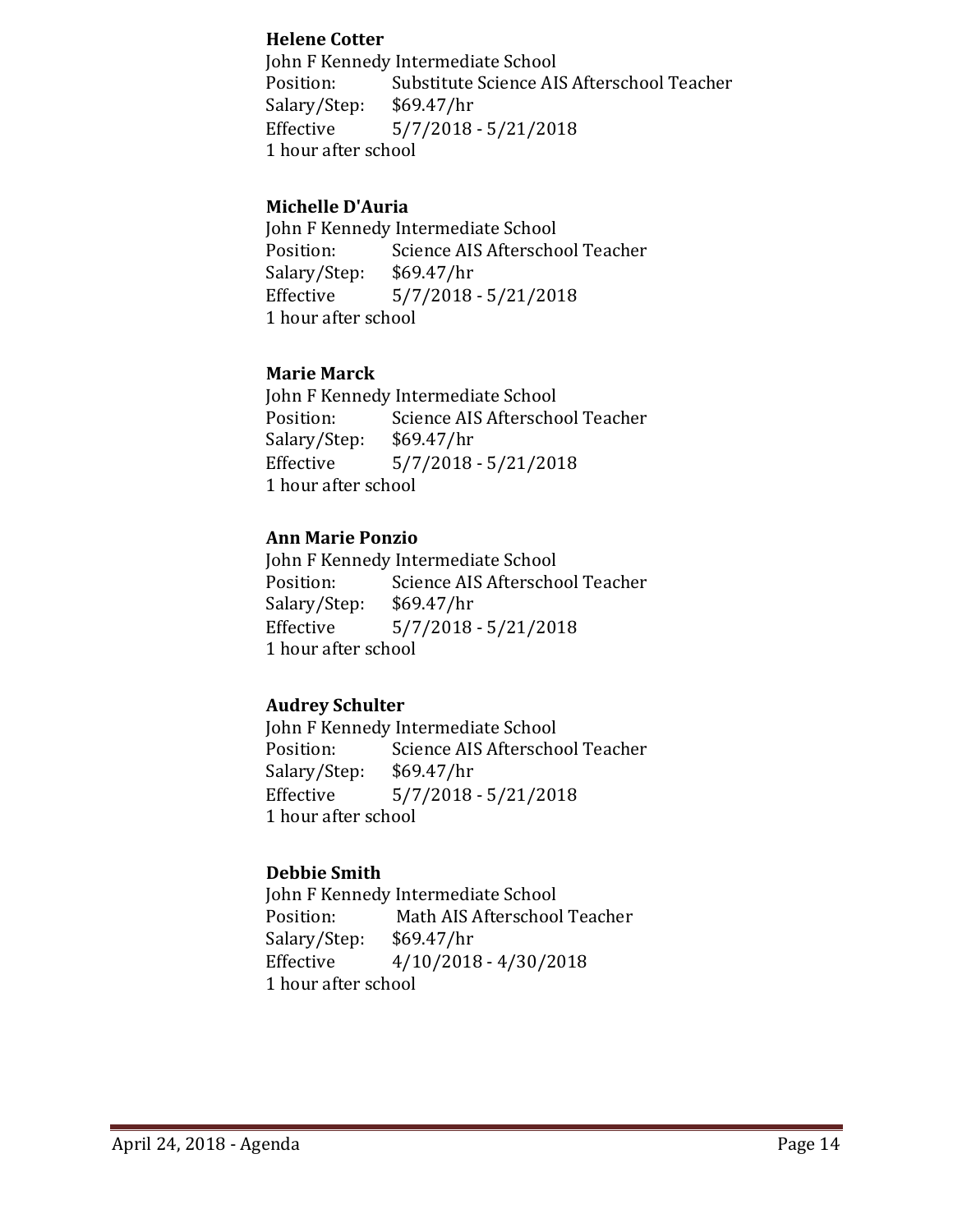## **Debbie Smith**

John F Kennedy Intermediate School<br>Position: Science AIS Afterscho Science AIS Afterschool Teacher<br>\$69.47/hr Salary/Step:<br>Effective  $5/7/2018 - 5/21/2018$ 1 hour after school

## **Beth Vahle**

John F Kennedy Intermediate School<br>Position: Science AIS Afterscho Science AIS Afterschool Teacher<br>\$69.47/hr Salary/Step:<br>Effective  $5/7/2018 - 5/21/2018$ 1 hour after school

## **Joseph Verdicchio**

John F Kennedy Intermediate School<br>Position: Substitute Science AI Substitute Science AIS Afterschool Teacher<br>\$69.47/hr Salary/Step:<br>Effective  $5/7/2018 - 5/21/2018$ 1 hour after school

## **SCHEDULE 18/BP-799 – SCHEDULE OF BILLS PAYABLE**

| General*               | # 37                 | 3/31/2018 |
|------------------------|----------------------|-----------|
| General*               | #41                  | 4/30/2018 |
| Federal*               | # 19                 | 4/30/2018 |
| School Lunch*          | # 17                 | 4/30/2018 |
| Trust & Agency*        | # 9                  | 3/31/2018 |
| <b>WORKERS' COMP.*</b> | Daily Check Register | 3/27/2018 |
| <b>WORKERS' COMP.*</b> | Daily Check Register | 4/4/2018  |
| General                | #44                  | 4/30/2018 |
| General                | # 45                 | 4/30/2018 |
| Federal                | # 20                 | 4/30/2018 |
| School Lunch           | #18                  | 4/30/2018 |
| Capital                | # 27                 | 4/30/2018 |
| Reserve Fund           | #4                   | 4/30/2018 |
| <b>WORKERS' COMP.</b>  | Daily Check Register | 4/10/2018 |
| <b>WORKERS' COMP.</b>  | Daily Check Register | 4/10/2018 |
| <b>WORKERS' COMP.</b>  | Daily Check Register | 4/13/2018 |
| WORKERS' COMP.         | Daily Check Register | 4/13/2018 |
|                        |                      |           |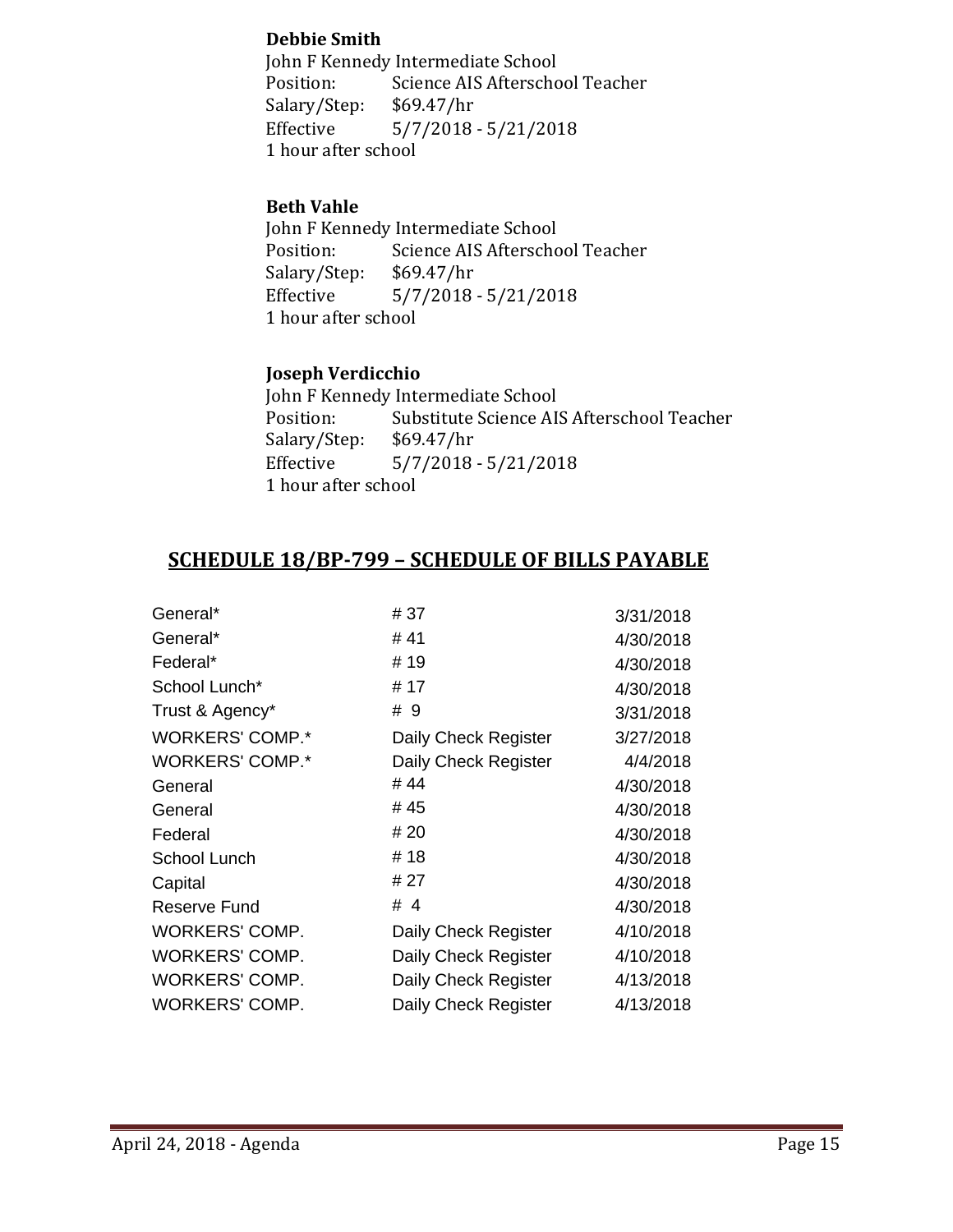## **SCHEDULE D – BID/RFP AWARDS**

## *Bids for Bid # BDP18-002 Paper and Envelopes were received and opened at 11:00 AM on March 12, 2018.*

Bids were advertised in Newsday. Forms and specifications were processed in accordance with Section 103 of the General Municipal Law and bids were solicited on the Empire State Purchasing Group website at [www.EmpireStateBidSystem.com.](http://www.empirestatebidsystem.com/)

Bids were received from the following vendors:

Cascade School Supplies Contract Paper Group, Inc. Paper Mart, Inc. Preferred Business Forms, Inc. Sharda Paper, Inc. W.B. Mason Co., Inc. Worldwide Paper

Present at bid opening: Lauren von Ende, Purchasing Agent and Concetta Bertelle, Recorder. Vendors present: Joe Persampiere, W.B. Mason Co., Inc.; Pat Lynch, Worldwide Paper; and Howard Levey, Paper Mart, Inc.

It is recommended that the bid be awarded to the following vendors as the lowest responsible bidders meeting specifications (see attached pricing in file):

Paper Mart, Inc. Sharda Paper, Inc. W.B. Mason Co., Inc. Worldwide Paper

## *Bids for Bid # BDP18-004 Fluids for Buses, Autos and Equipment were received and opened at 11:00 AM on March 23, 2018.*

Bids were advertised in Newsday. Forms and specifications were processed in accordance with Section 103 of the General Municipal Law and bids were solicited on the Empire State Purchasing Group website at [www.EmpireStateBidSystem.com.](http://www.empirestatebidsystem.com/)

Bids were received from the following vendors:

Bi-Lo Industries David Weber Oil Co. Long Island Truck Parts, Inc. NCH Corporation Partsway Inc.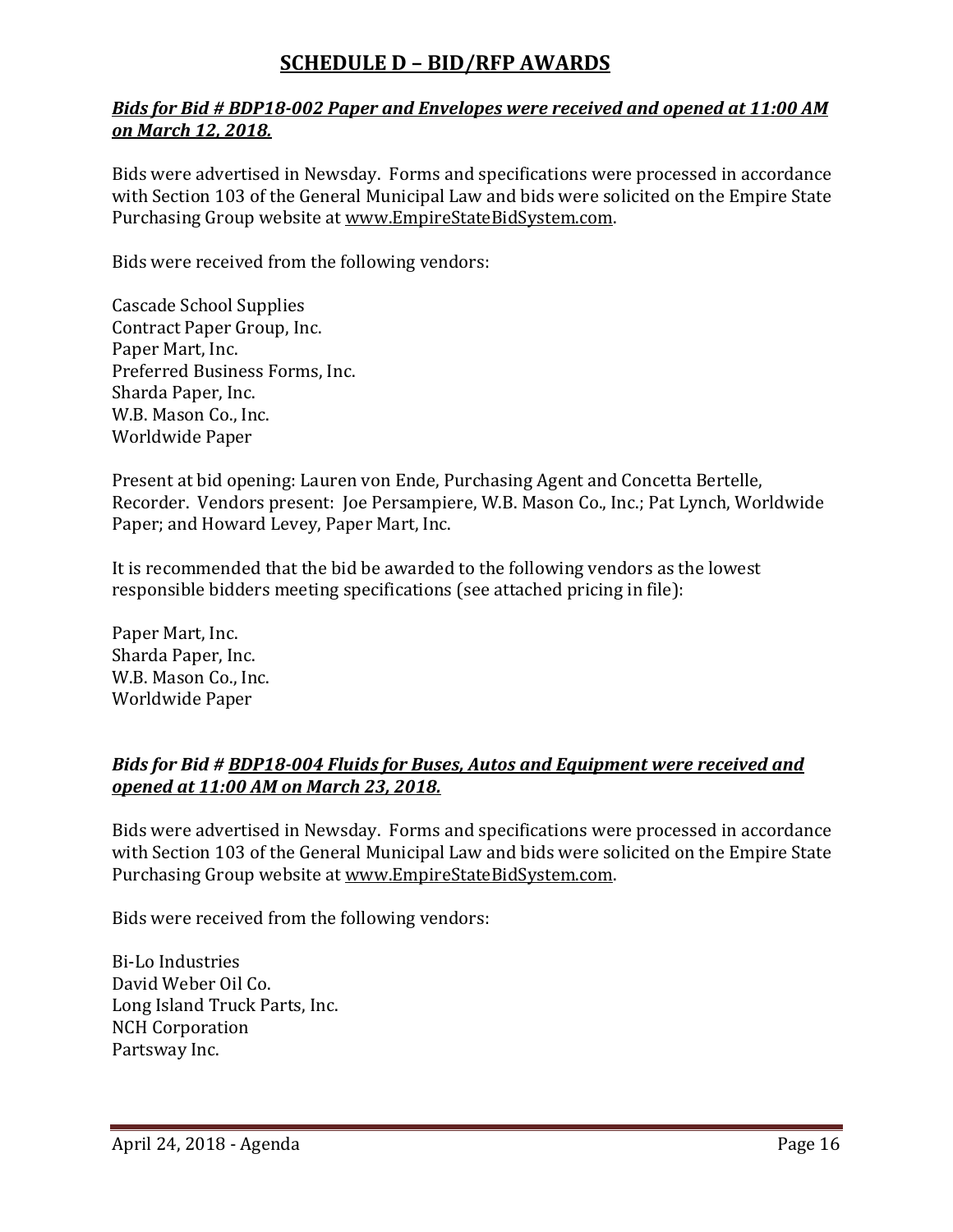Present at bid opening: Lauren von Ende, Purchasing Agent and Linda Martinez, Recorder. There were no vendors present.

It is recommended that the bid be awarded to the following vendors as the lowest responsible bidders meeting specifications (see attached pricing in file):

Bi-Lo Industries David Weber Oil Co. Partsway Inc.

## *Proposals for RFP # RDP18-007 Athletic Trainer were received at 11:00 am on April 6, 2018.*

Proposals were advertised in Newsday. Forms and specifications were processed in accordance with Section 104 of the General Municipal Law and proposals were solicited on the Empire State Purchasing Group website at [www.EmpireStateBidSystem.com.](http://www.empirestatebidsystem.com/)

Proposals were received from the following vendors:

| Professional Athletic Training Services: | 2018-2019: | \$30,099 |
|------------------------------------------|------------|----------|
|                                          | 2019-2020: | \$30,550 |
|                                          | 2020-2021: | \$31,008 |
|                                          | 2021-2022: | \$31,473 |
|                                          | 2022-2023: | \$31,945 |
|                                          |            |          |
| <b>Golden Touch Fitness:</b>             | 2018-2019: | \$46,750 |
|                                          | 2019-2020: | \$46,750 |
|                                          | 2020-2021: | \$46,750 |
|                                          | 2021-2022: | \$46,750 |
|                                          | 2022-2023: | \$46,750 |
|                                          |            |          |

Proposals were received by Lauren von Ende, Purchasing Agent and recorded by Concetta Bertelle, Recorder.

It is recommended that the RFP be awarded to the following vendor based on the proposals submitted and the services offered by proposer:

| Professional Athletic Training Services: | 2018-2019: \$30,099 |  |
|------------------------------------------|---------------------|--|
|                                          | 2019-2020: \$30.550 |  |
|                                          | 2020-2021: \$31,008 |  |
|                                          | 2021-2022: \$31,473 |  |
|                                          | 2022-2023: \$31,945 |  |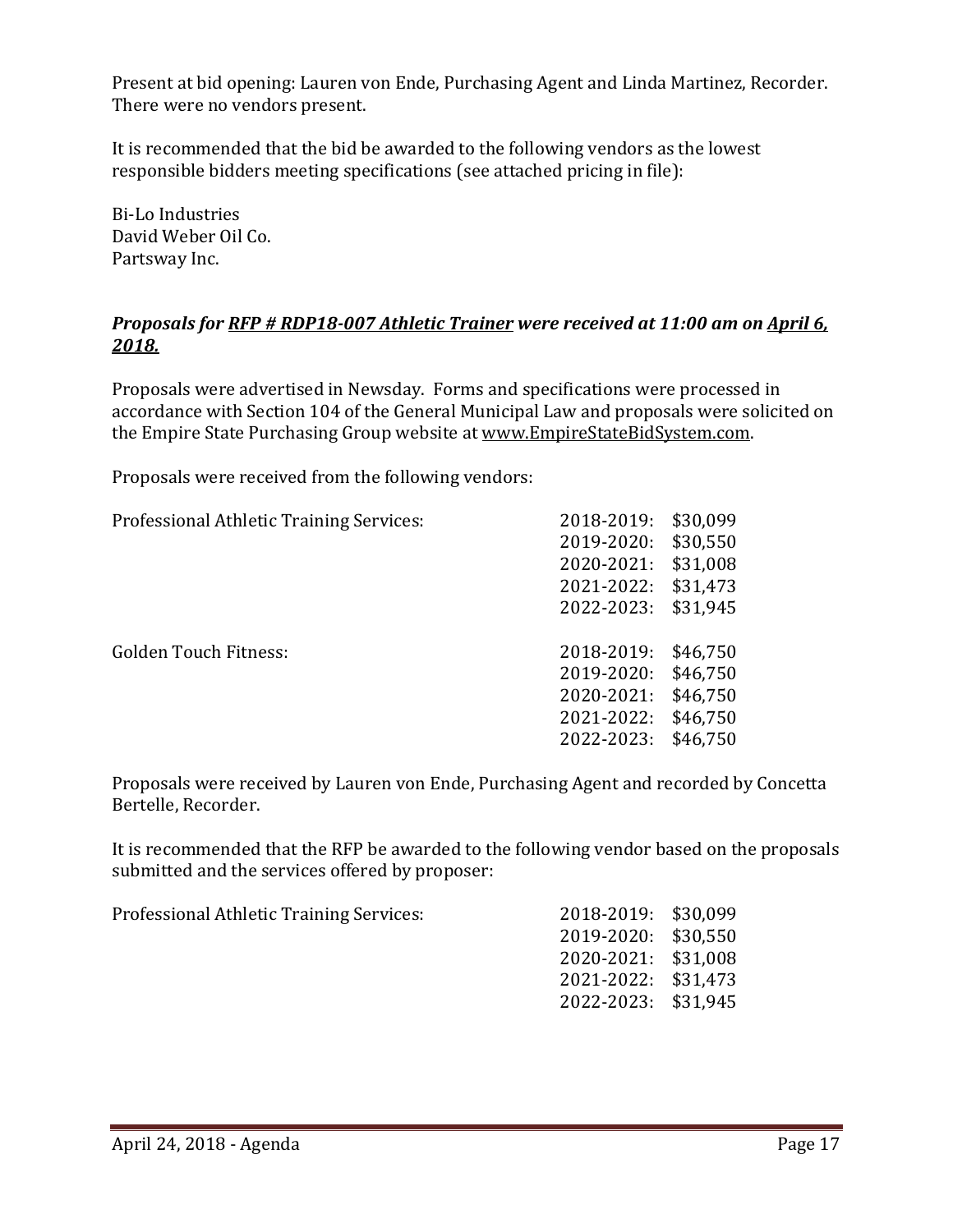#### *Bids for Bid # BDP18-008 Locker Installation for Additional Frost Athletic Lockers were received and opened at 11:00 AM on March 23, 2018.*

Bids were advertised in Newsday. Forms and specifications were processed in accordance with Section 103 of the General Municipal Law and bids were solicited on the Empire State Purchasing Group website at [www.EmpireStateBidSystem.com.](http://www.empirestatebidsystem.com/)

Bids were received from the following vendors:

| McHugh Institutional Furnishings | \$8115.00 |
|----------------------------------|-----------|
| NZL Equipment                    | \$5000.00 |

Present at bid opening: Lauren von Ende, Purchasing Agent and Concetta Bertelle, Recorder. There were no vendors present.

It is recommended that the bid be awarded to the following vendor as the lowest responsible bidder meeting specifications:

McHugh Institutional Furnishings  $$8115.00$ 

(McHugh is the only certified installer by DeBourgh All American Lockers as required in the bid specifications)

## **SCHEDULE 18-E-418 - EXPLANATION OF BUDGETARY TRANSFERS** #T17 & T18

## **SCHEDULES 18-F-332 & 333 - CONTRACT REPORTS**

## **SCHEDULE 4-H-18 – HOME TEACHING (regular & S/E)**  (confidential)

**SCHEDULE 4-S-18 – SPECIAL TRANSPORTATION**  (confidential)

## **SCHEDULE 4-SE-18 - COMMITTEE RECOMMENDATIONS** (confidential)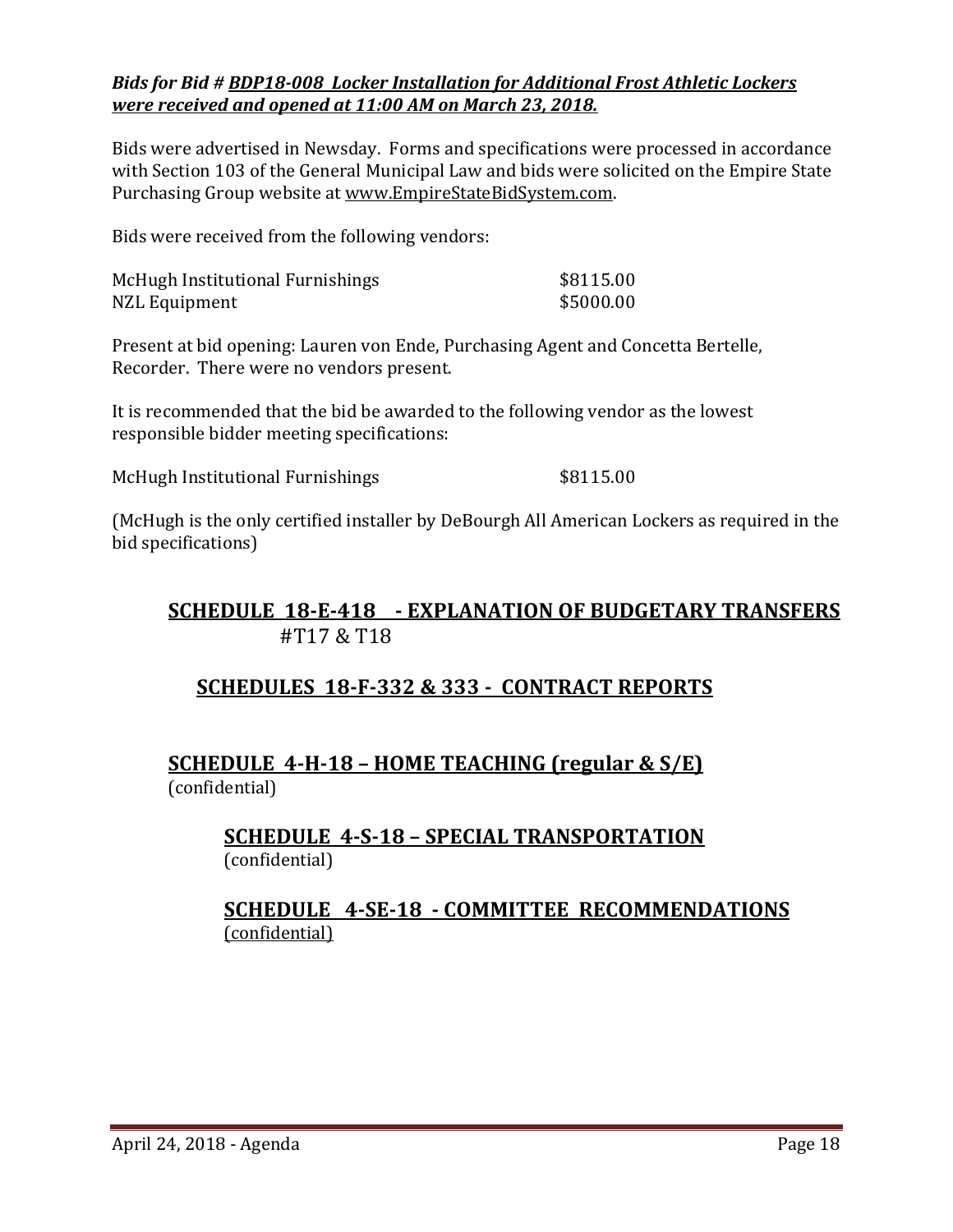## VII. **RECEIPT OF SCHEDULES**

*Recommend that the Board of Education approve the following receipt of schedules collectively:*

## **SCHEDULE 18-A-467 - TREASURERS REPORT**

| Statement of Revenues -   | General Fund -<br>School Lunch Fund<br>Federal Fund - | March<br>March<br>March |
|---------------------------|-------------------------------------------------------|-------------------------|
| <b>Treasurer's Report</b> | July/March                                            |                         |
| Cash Flow                 | July/March                                            |                         |
| Claims Audit<br>Report    | March 1, 2018 - March 31, 2018                        |                         |

## **SCHEDULE 18-B-797 - APPROPRIATION BUDGET STATUS REPORT**

| <b>Appropriation Budget Status Report</b> | General Fund -<br>Capital Fund -<br>School Lunch Fund<br>Federal Fund -                                                                                                                   | March<br>March<br>March<br>March |
|-------------------------------------------|-------------------------------------------------------------------------------------------------------------------------------------------------------------------------------------------|----------------------------------|
| Extra-Classroom Activities Funds          | Robert Frost -                                                                                                                                                                            | March                            |
| <b>Trial Balance</b><br>July-March        | General<br>Worker's Comp & Unemployment<br>Federal<br>Capital<br>Capital Energy Cons. Proj.<br>Trust & Agency<br><b>Private Purpose Trust</b><br><b>Flexible Benefits</b><br>School Lunch |                                  |